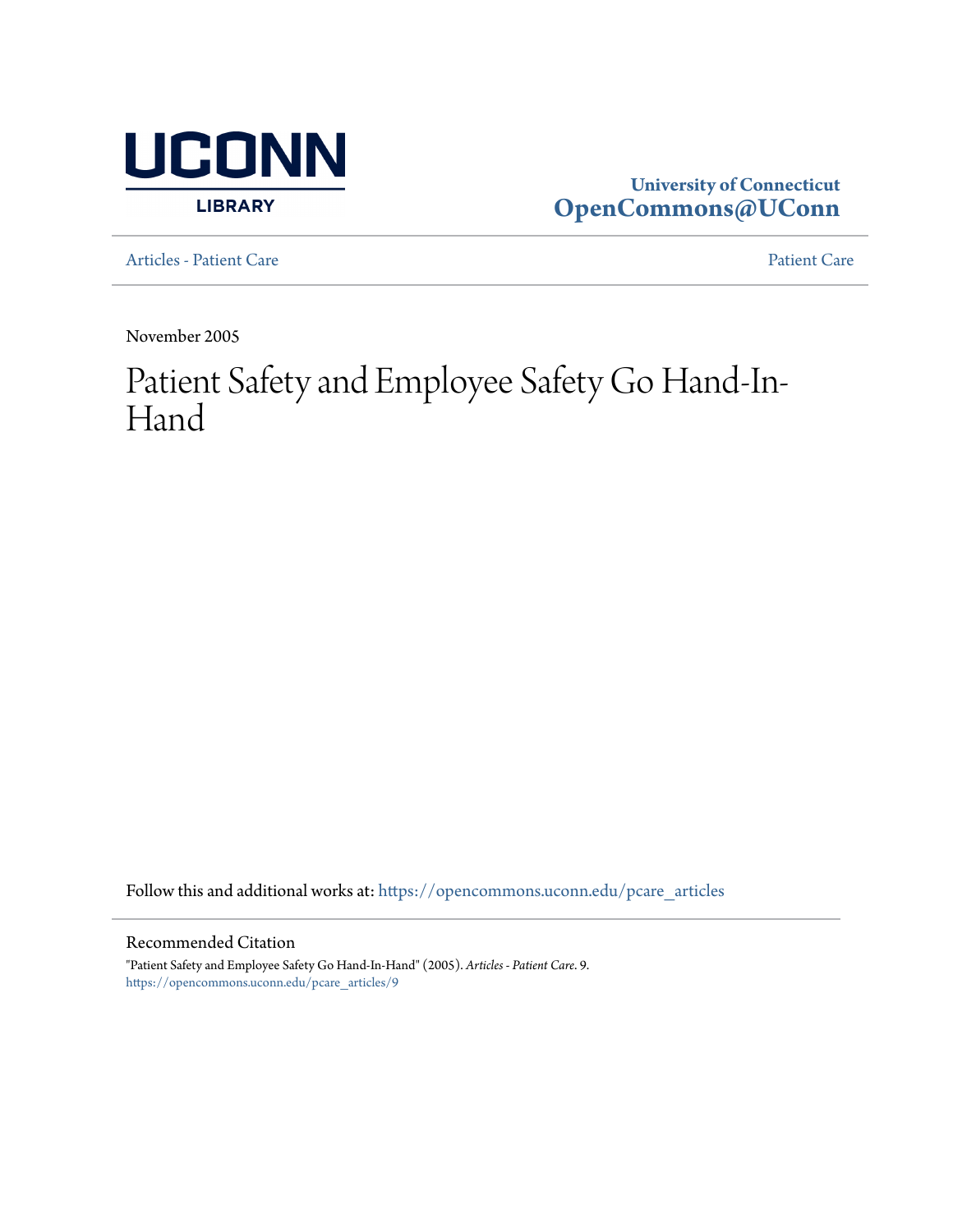

 **November 2005** *263 Farmington Avenue, Farmington, Connecticut 06030-3806 Volume VI* 

# *Patient Safety and Employee Safety Go Hand-In-Hand*

**Patient Safety and Employee Safety are Collaborative Efforts with a Common Goal:** 

**The Improvement of Healthcare Quality and Safety** 

You would be surprised at how many departments and individuals throughout our institution are currently involved in



activities that affect patient and employee safety. It could be you. From the carpenter hanging safety containers for needles, to the research safety tech monitoring for hazardous levels in the research areas, to the housekeeper putting out the "Wet Floors" signs to prevent slips, trips, and falls—all are working to keep patients, employees and visitors safe.

#### **Consider This:**

A nurse wants to tend to a patient's special need for safe patient handling. The nurse attempts to use a lifting device, only to find out that the battery is not properly charged. In order to safely lift this patient, looking out for his/her back, neck and shoulders, and the patient's safety, he/she needs to collaborate with our Clinical Engineering Department to get a properly charged battery to operate the lift.

**This is an example of how employees working together not only protect our patients, but each other.** 

## **There's Safety in Numbers: Collaborators in Employee and Patient Safety**

Safe working conditions for *employees* and best practice directed toward improving quality of care and *patient* safety will improve health and safety outcomes for *everyone*. Here are some of the collaborators who focus on employee safety:

**C4I Culture—**Our organizational culture is being reviewed by many—workers, union members, upper management, etc. The goal of this collaboration is to foster a culture of safety. The results of the surveys are in, and six topics have been identified. You will soon hear about opportunities to join one of the focus groups to address the issues.

**Clinical Engineering**—Ensures that all medical equipment in JDH is safe and reliable and that the hospital is in compliance with current codes, regulations, and standards pertaining to electrical safety, maintenance, and testing of medical equipment. They ensure staff confidence in the reliability of the function of medical equipment and that users are knowledgeable of its operation.

## (Continued…)



In May 2005, C4I sponsored the CT Healthcare Research Education Foundation, Patient Safety Organization (CHREF PSO) Patient Safety Symposium at the CT State Capital. L-R: Patti Wawzyniecki, Doug Rinaldi, Cande Pettigrew, Rhea Sanford &

Sandra Barnosky **Collaboration at its Best** 

The Collaborative Center for Clinical Care Improvement ("C4I") is dedicated to making John Dempsey Hospital the safest hospital in the State of Connecticut. James O. Menzoian, MD and Rhea Sanford, RN, PhD, CS—Co-Directors We'd like your feedback and comments! Call us at Ext. 7650